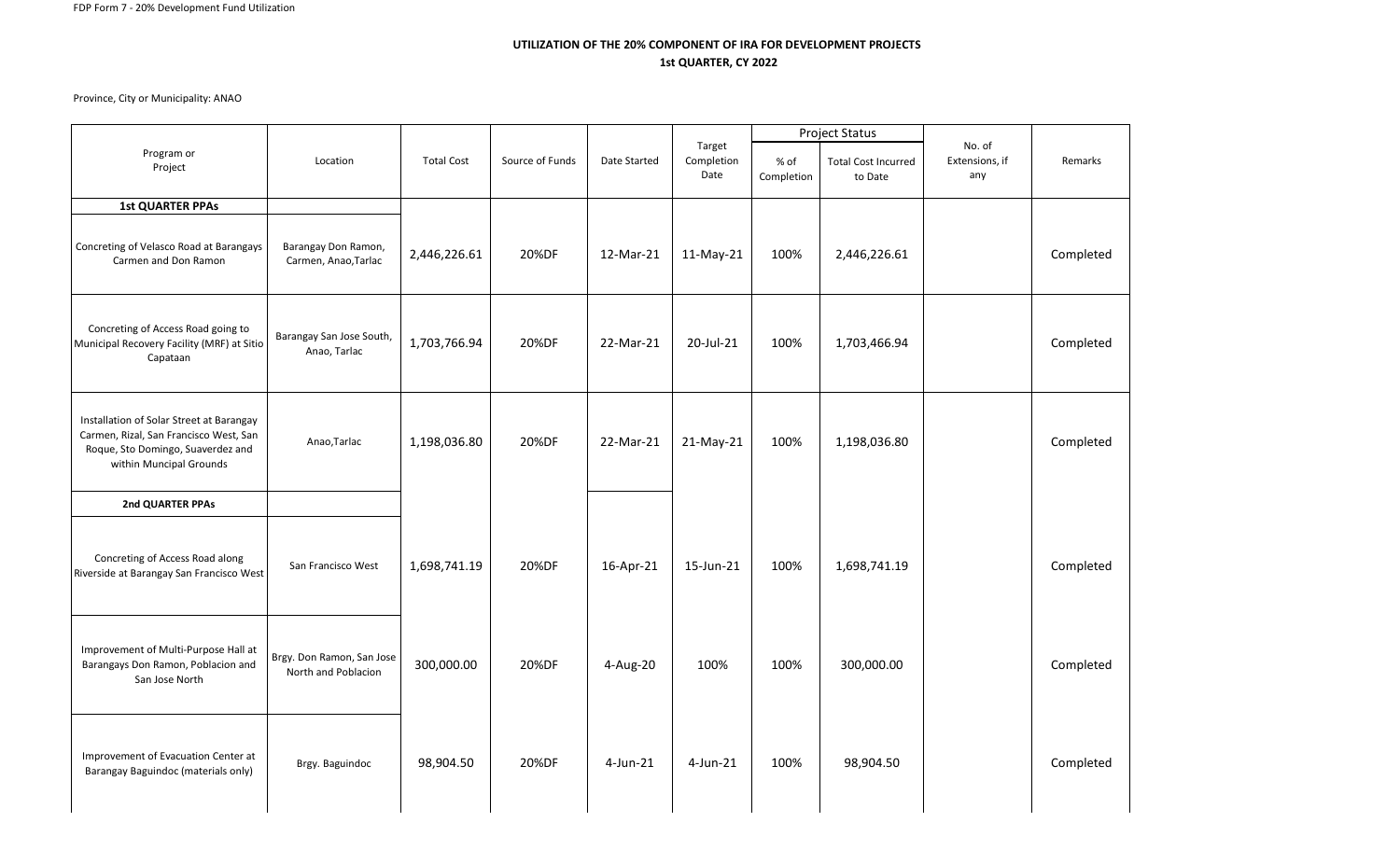| Concreting of Ambrocio Road Phase II at<br><b>Barangay Campos</b>                                             | Brgy. Campos                             |              | 20%DF        |           |           |      |            |           |
|---------------------------------------------------------------------------------------------------------------|------------------------------------------|--------------|--------------|-----------|-----------|------|------------|-----------|
| Improvement of Saclin Road Phase II at<br>Barangay Casili                                                     | Brgy.Casili                              |              | 20%DF        |           |           |      |            |           |
| FENCING OF NATIONAL CHILD<br>DEVELOPMENT CENTER                                                               | Brgy. San Francisco East                 | 229,847.46   | General Fund | 14-Jul-21 | 29-Jul-21 | 100% | 299,847.46 | Completed |
| 3rd QUARTER PPAs                                                                                              |                                          |              |              |           |           |      |            |           |
| Installation of Solar Street Lights for the<br>Following Barangays in Anao, Tarlac                            | Anao, Tarlac                             | 9,970,850.06 | General Fund | 17-Sep-21 | 16-Dec-21 | 100% |            | Completed |
| <b>ESTABLISHMENT OF GREENHOUSE WITH</b><br>MICRO-SPRINKLER SYSTEM FOR YLANG-<br>YLANG- PROJECT                | Barangay San Jose South,<br>Anao, Tarlac | 224,337.63   | 20%DF        | 24-Aug-21 | 8-Oct-21  | 100% |            | Completed |
| Construction of Municipal Nursery at<br>Sitio Capataan                                                        | Barangay San Jose South,<br>Anao, Tarlac | 229,376.00   | 20%DF        | 24-Aug-21 | 8-Oct-21  | 100% |            | Completed |
| <b>Establishment of Municipal Fish</b><br>Production Facility (Freshwater Fish<br>Hatchery at Sitio Capataan) | Barangay San Jose South,<br>Anao, Tarlac | 1,412,965.98 | 20%DF        | 29-Aug-21 | 28-Oct-21 | 100% |            | Completed |
| Improvement of the Rural Health Unit's<br><b>Public Comfort Room</b>                                          | Barangay Poblacion,<br>Anao, Tarlac      | 795,265.63   | 20%DF        | 8-Sep-21  | 7-Nov-21  | 100% |            | Completed |
| <b>4th QUARTER PPA's</b>                                                                                      |                                          |              |              |           |           |      |            |           |